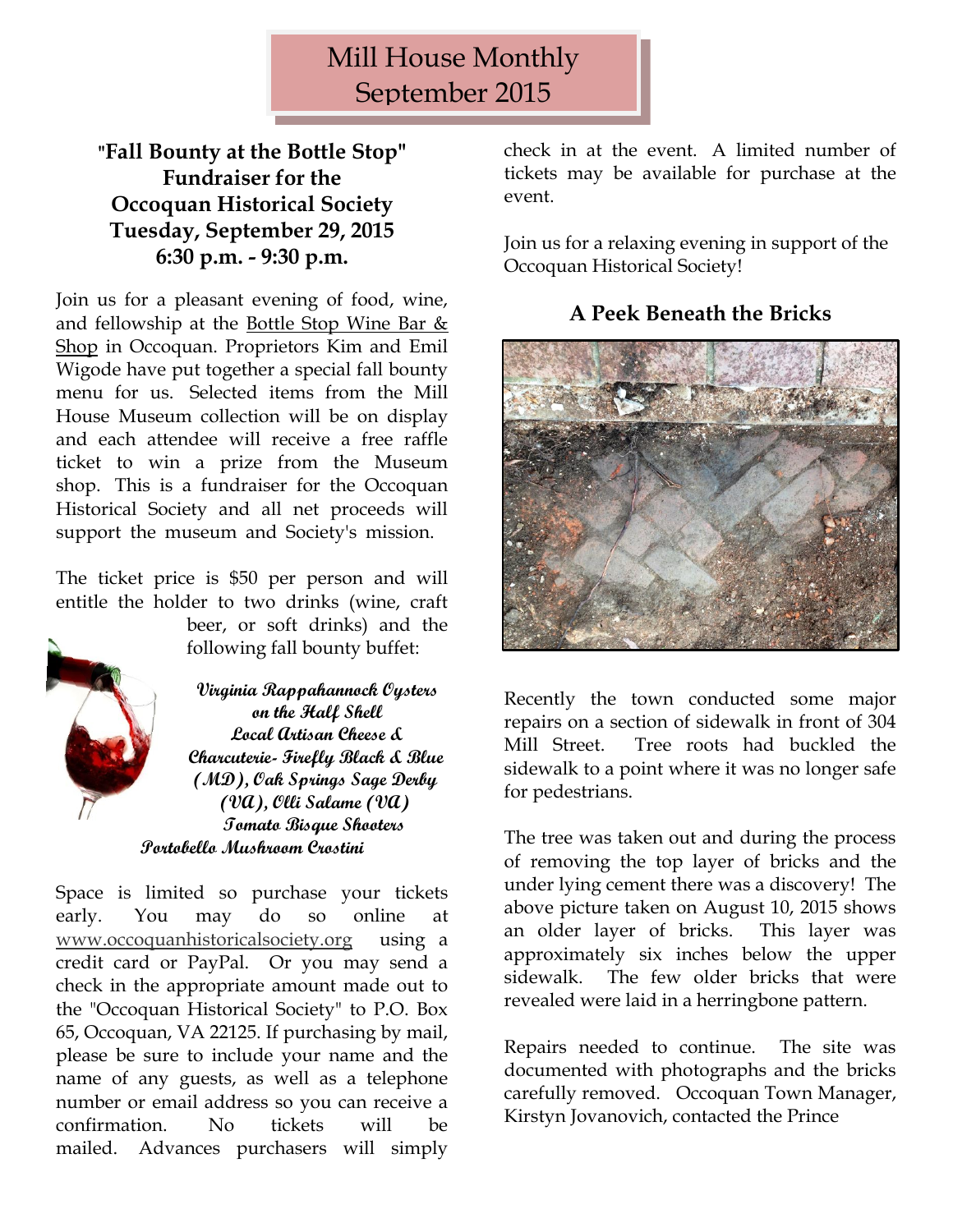William County archeologist, Justin Patton. On August 12 Justin came to Occoquan and examined the old bricks. Justin told Kirstyn the brick pictured below is handmade and could very well date from the 1700's. The bricks appear to be from various time periods.



Justin said they may have been pulled up from other sites and reused in the section in front of 304 Mill along with newer bricks.

One of the Occoquan oral history stories that has been passed on through the years tells us brick used in some of the oldest building foundations came in from England as ballast in the ships. If only bricks could talk! With Justin's help they have told us some of their story.

## **Minton Donation**

I never met Occoquan resident Mamie Davis, but from what I have learned about her she was a lady with a generous heart. That generosity has filtered down through the people that were lucky enough to know her.

Recently Dave McMaster III and his brother Patrick donated to the Mill House Museum 120 pieces of Minton Faisan Transfer Ware, circa 1880.

Now, for the story. In a practice begun by her mother, Mamie Davis rented out rooms at her 202 Commerce Street home to local teachers. Two of those teachers, David McMaster Jr. and Alice Vivian Davis (no relation to Mamie) met and fell in love! That love culminated in a wedding at the Pohick Church in Fairfax



County on June 12, 1955. The reception followed at Mamie's home.

As a wedding gift Mamie presented the couple with the Minton dish set that belonged to her mother. Mamie must have kept at least one piece. When the Mill House opened in 1970 she donated a piece of the same pattern and we have had it on display ever since.

David and Alice McMasters Jr. retired from teaching after many years in Prince William